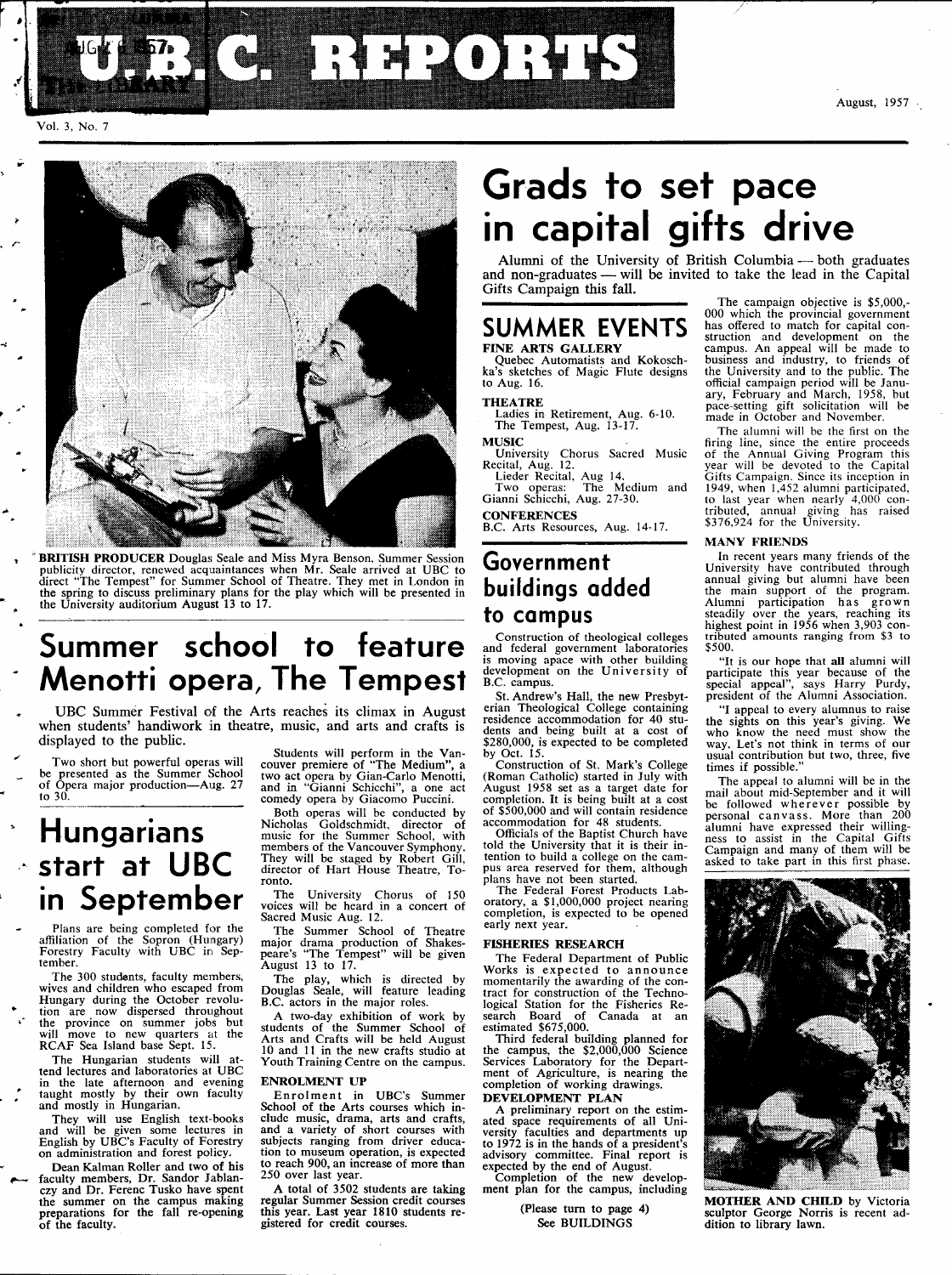**Page 2 U.B.C. REPORTS August, 1957** 



**Vol.** 3, No

August, 1957

**Ed Parker, editor Shirley Embra, assistant University Information** Office

Authorized as second class mail, Post Office Department, Ottawa. Published monthly by the University of British Columbia and distributed free of charge to friends and graduates of the University. Permission is granted for the material appearing herein to be reprinted freely.

## **Climate for the arts**

British Columbia is becoming noted for its "climate for the arts". The ferment and the excitement present in a province which is expanding more rapidly than any other in both population and development of natural resources is also evident in the cultural development of B.C.

The beautiful physical setting of mountains against ocean, almost year round greenery and a climate without extremes in temperature perhaps provide a favorable atmosphere for artistic development. An area that produced North America's most advanced Indian arts and crafts can be expected to develop a high level of artistic talent and appreciation once the early stages of exploration and exploitation of physical resources are completed and people have more leisure time.

Whatever the cause we have ample evidence of the effects. We see it in the stragglings of symphony societies, art galleries, and many drama groups. We see it in the Community Arts Council, Theatre Under the Stars and Friends of Chamber Music. And we see it in the distinctive and attractive west coast architecture and the development of crafts and creative writing.

Local and provincial groups for years have nurtured the development of music, drama and the fine arts on the west coast. When they look beyond their own immediate problems, often largely financial, they see a bright horizon. They, by their efforts have created an interested audience and have helped to support the talented artists through leaner years. They have created a climate for the arts and a widespread feeling that now British Columbia can turn more of its bubbling energy and enthusiasm to cultural development.

Perhaps the most significant single cultural influence in the region is the University of British Columbia. Its School of Architecture is an important contributor to an advanced architectural environment. Both professional and amateur theatre benefit from its long tradition of interest and activity in drama. The Summer School of the Arts has in recent years become a major focal point for Canadian music, drama and the fine arts in the summer months. B.C.'s summer audience and the fact that many talented musicians, actors and artists like to spend the summer months in a place with a climate and natural setting such as ours have made it possible for the University to sponsor summer opera, theatre and art exhibits of high calibre.

All of. this activity will be brought to a focus in the summer of 1958 by the Vancouver Festival of the Arts. The Festival Society has arranged a program of drama, opera, symphony, chamber music, jazz, musical comedy, film and art exhibits to rank with the world's major festivals of the arts.

## **Letters to the editor**

### **Psychoanalytic theory upheld**

### Editor, UBC Reports:

In your lune issue, Dr. W. C. Gibson briefly outlined a research project being carried out into the etiology and treatment of schizophrenia. He wrote "UBC's ultraconservative scien-tists in the Department of Neurological Research look to the test tube rather than to psychoanalytic jargon for clues as to the true nature of the disease.

A biochemical approach to the study of schizophrenia is entirely legitimate and has been pursued for several decades. But to state in such partisan fashion that the biochemical rather than the psychological ap-proach is going to give us the answers is begging the etiological and therapeutic questions.

The majority of psychiatrists would agree that in research into schizo-phrenia several disciplines may be expected to play important parts. These would include clinical psychiatry, dynamic psychology, physiology, biochemistry, endoctrinology, sociology and anthropology as well as others. The broader the approach, the greater the chance of coming up with significant findings.

And we should not let the contents of a test tube, no matter how intoxicating, make us unmindful of the fact that the greatest contribution of psychiatric understanding in this century has come from psychoanalytic theory.

Donald J. Watterson, M.D.

## **UBC leading Canada in fisheries research**

### By **Dr.** PETER LARKIN Director, Institute of Fisheries

No university in Canada pays so much attention to fisheries as the University of British Columbia. Since fisheries are a valuable resource to the province it is not surprising that the University's program would reflect such an important community interest. Nevertheless, interest in fisheries on the campus is so extensive that one might wonder how and why it came to be that way and what prospects the future holds for continuing and expanding this type of work.

British Columbia is almost in the centre of one of the most intensively managed fisheries areas in the world. Though the catch of fish off the west coast of North America is exceeded in many parts of the world, no area can claim such a broad understanding of its fisheries, nor such an advanced and informed management.

Four international commissions operate on the west coast, two of them in British Columbia. At New West-minster the International Pacific Salmon Fisheries Commission regulates the catch of Sockeye and Pink Salmon of the Fraser River. The offices of the International North Pacific Fisheries Commission, which is responsible for investigation of North Pacific stocks of fish, are on the University of British Columbia campus. Each of the Pacific coast states, British Columbia and Alaska, has a fisheries department that employs a substantial staff of scientists. Finally, both the United

### **Fine Museum Collection**

An outstanding feature of the Institute's work is the fine museum collection of fishes that has been built up largely through the sustained and enthusiastic interest of Dr. H. R. MacMillan. The collection is one of the finest on the Pacific Coast.

An equally important function of the Institute is organized liaison with other departments whose special fields of study have important application to fisheries. The Pacific Fisheries Experimental Station offers assistance in teaching fisheries technology. The University's Faculty of Engineering provides training in hydraulics, particprovides training in hydramics, particularly with respect to engineering<br>problems in fisheries construction<br>work. The University is fortunate in<br>having an Institute of Oceanography where students of fisheries can obtain extensive training in the physics, chemistry and biology of the sea. Similarly, the Department of Physics and Chemistry and Geology at the University and workers in other fields of

### **Concentration of specialties**

The interest of the University in fisheries is reflected in research work as well as staff training. Three staff members and twenty graduate students in the Department of Zoology are engaged in research on fisheries problems in the field of physiology, systematics of fish-power problems using funds provided from a grant of \$50,000 by the Western Development and Power Corporation.

Research in fisheries problems is also carried on in the Faculty of Engineering, chiefly in connection with fish-power problems and the engin-eering problems of fish ladder construction.



PETER **LARKIN** 

States Federal Government and the Government of Canada support large research and investigation establish-<br>ments for fisheries work.

In Canada, regulation of marine fisheries is a federal responsibility and accordingly there is a well-organized federal department with a large divisional headquarters on the Pacific Coast. In every respect the West Coast is equipped to do a modern job of

fisheries management. The focus for fisheries work on the campus is the Institute of Fisheries. There, work most closely related to fisheries management is organized and directed. Courses are offered in the biology of fishes, population biology, and other fields of biology that concern fisheries science. Greatest emphasis is placed on study at the graduate level and there are at present twenty graduate students engaged in research on problems that relate to fisheries.

science are all available to assist in the solution of scientific problems of fisheries management.

Of course, not all the problems of fisheries are in the field of the physi-cal and biological sciences. For many fisheries, economic factors may greatly outweigh the significance of biological problems. International law has in recent years become an important facet of regulation of marine fisheries. The modernization of fishing in-dustries in various parts of the world has involved serious problems of sociology. Each of these related fields —economics, law and sociology, has been the subject of a series of semi-nars given by staff members 'of the respective university departments. Similarly the School of Commerce for several years has provided students a fisheries option encouraging an interest in the business of fisheries. It is hoped that attention to all of these essentially social problems will be maintained and expanded in the future.

In the Department of Biology several research projects relate to man's use of marine algae as well as the general field of marine biological science.

Even the Faculty of Agriculture has research with a fisheries twist. Experimental studies in nutrition of poultry have largely employed fish meals as a source of protein.

With such a diversity of interest and support from those outside the University, fiisheries work on the campus is assured of the constant stimulation so necessary to continued and productive activity.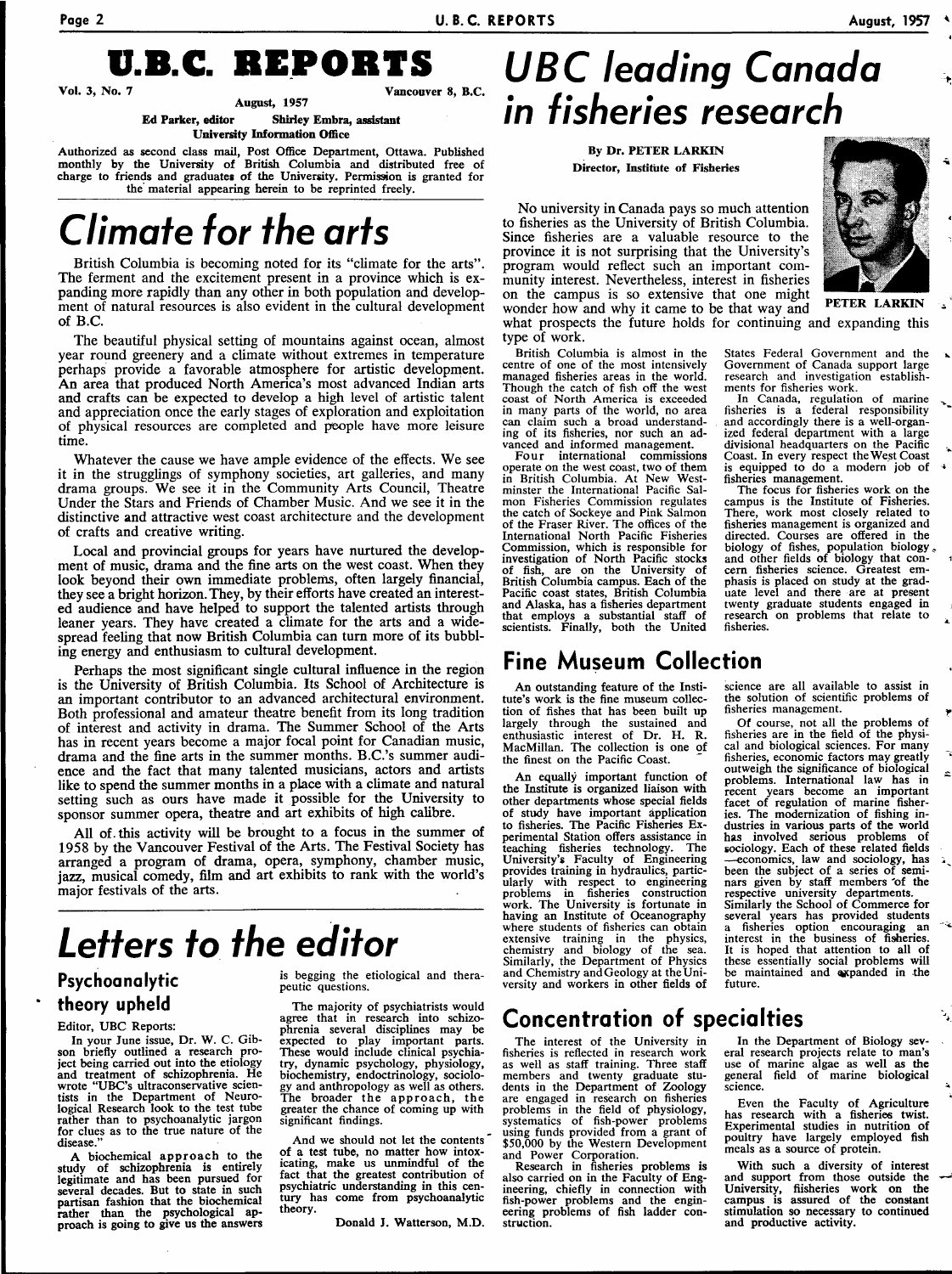## **faculty activities Art historian joins staff**

Art historian **Ian McNairn** has<br>been appointed to the Fine Arts staff.<br>Before coming to UBC Mr. McNairn<br>was assistant keeper of the Tate<br>Gallery in London, England.

**Prof. B. C. Binning**, curator of the Fine Arts gallery, has been granted one year leave of absence beginning Aug. 1. He will use part of the time for study in Japan.

**Dr. Marvin Darrach,** professor of



**ALLAN CAMPBELL . . . forest services** 

### **Extension adds new department**

A UBC forestry graduate has been appointed director of forestry services for the Extension Department.

He is Allan Campbell, a native of Langley, B.C., who graduated in 1955.

The new department will work closely with the forest industry and government services to aid in adult education in the forest industry throughout B.C.

Mr. Campbell will undertake a detailed survey to determine needs of industry in the field of adult education before planning a specific program.

### **Two long service employees retire**

Two women who each served the University for 42 years retired at the end of June.

They are Miss Dorothy Jefferd, one of the first two employees in the University Library, and Miss . Mary Jean Gruchy, department of biology and botany.

Miss Jefferd joined the library staff in January, 1915, four months after the University opened and began the huge task of cataloguing the library's first books as they arrived by the case from overseas.

She became first head of the cata-loguing division. In 1954 she retired as head of the division but continued to work in the library until June of this year.

Miss Gruchy joined the University staff in April, 1915 as stenographer and herbarium assistant. She **was**  secretary to Dr. T. M. C. Taylor, head of the department, for several years before her retirement.

biochemistry, presented a paper on his studies of rheumatoid arthritis at the Ninth International Congress on Rheumatic Diseases held in Toronto recently.

**Dr. S. Stewart Murray,** clinical assistant professor of Public Health AOHC and senior Medical Health Officer for Greater Vancouver, has been installed as president of the Canadian Public Health Association.

**Dr. G. R. F. Eliot,** clinical assistant professor of Public Health, and assistant Provincial Health Officer, was elected president of the American Public Health Association.

Among ten Canadians selected by the Canadian Association for Adult Education to receive study-travel awards in the field of adult education are **Prof. Noel Hall,** Faculty of Commerce and Business Administration, and **Gordon Selman,** assistant director of Extension.

Prof. Hall is conducting research in industrial education at the Harvard Graduate School of Business Administration. Mr. Selman will visit American universities to study programs of university extension.

Arthur H. Sager, director of the Alumni Association, attended the annual American Alumni Council convention held recently in Pasadena, Calif.

**W. J. Stankewicz,** formerly with the Ontario Department of Economic Affairs, has been appointed assistant professor in the department of economics and political science.

**John V. Fornatoro,** formerly director of corrections at Regina, has been appointed lecturer in criminology.

**W. G. Dixon,** has been appointed director of the School of Social Work. **Dr. Ian McTaggart-Cowan,** head of the department of zoology, and **Dr. Malcolm F. McGregor,** head of the department of classics, have been made assistant to the Dean of Arts and Science.

Appointed to the Extension Depart-ment staff to replace **Robert Davidson**  as supervisor of Arts and Crafts is **Robin Pierce,** formerly lecturer at the Tate Gallery in England and more recently with the film department of CBC, Toronto.



**D. J. WORT . . . dwarfs to giants** 

### **Acid makes giants of dwarf beans**

Dr. **D. J.** Wort recently discovered spectacular growth reaction in certain plants produced by a compound which can be bought at the corner drugstore.

While studying the biochemical effects of Gibberellic Acid on dwarf beans, Dr. Wort found that a mild application of the acid caused the beans to grow to amazing height. The weight of the pods was increased by 71%, there were more of them, and they were uniform in size. Similar reactions took place with other plants. Dr. Wort, professor botany, special-

izes in chemical regulation of plant growth.

**In** September Dr. Wort will attend the Fourth International Congress of Crop Protection in Hamburg, Germany.

## **Wide interest displayed in Players' tour**

' The Univesity of B.C. brought a taste of the theatre to a dozen centres throughout the province when the Players Club presented Shakespeare's Twelfth Night in modern dress on its annual spring tour.

Each centre provided a sponsoring group — usually the PTA or a service club — which arranged advance publicity, made a theatre available, looked after billets and entertained the cast.

#### **GOOD HOUSES**

The Players attracted good houses almost everywhere they went, sometimes playing in the afternoon to audiences brought in from high schools in the surrounding districts and in the evening to adults.

Ian Thorne, Vancouver actor-play-wright, directed the cast of 20 in his unique interpretation of Shakespeare's comedy.

The UBC Players Club made its first tour of the province in 1920, five years after its founding by Prof. Frederic Wood.

### **VARIED AUDIENCE**

The purpose was to give members of the Club as wide and varied an audience as possible, and to show towns outside Vancouver some of the theatrical work being done at UBC.

Since then the spring tour has become an annual event, and the Players Club is one of the oldest dramatic organizations to have sustained activity in Canada.

Each year members of the touring company are "ambassadors" of the university meeting and talking with high school students about courses and dramatic activities at UBC.

### **UBC Pharmacy alumni instal new chairman**

The Phamacy Division of the Alumni Association has elected Robert Alexander as their new chairman. Mr. Alexander succeeds Mrs. Alan E. Jarvis.

**Fraser River model** 

# **saves dollars for taxpayers**

Every year some 500 freighters sail in and out of New Westminster, the major fresh-water port on the West Coast of Canada. To maintain a navigation channel deep enough to accommodate the deep-sea vessels, the approach to the docks must be dredged every year. It is an expensive business.

Recently a solution **to** the engineer-ing problem of keeping the depth of the channel at the right elevation was reached through studies made at the Univesity's Fraser River Model.

This is an example of the important role in engineering reseach the Fraser River Model has taken on since it was started nine years ago by the National Research Council of Canada in co-operation with the University.

Technically known as an hydraulic erodible-bed tidal river model, it has its own circulating water system and can be drained when necessary.

#### **TIDE WATER**

The model, one of **the** largest of **its kind** in **the** world, reproduces the whole of the Fraser River estuary including all subsidiary channels and extends upstream to the limit of tide water which in nature is 56 miles from the river mouth.

It is situated in a four-acre clearing immediately north of the University arboretum.

#### **HYDRAULIC LAB**

In addition to the Fraser River Model the University maintains **a**  modern hydraulic laboratory located in the Engineering building which is also made available to industry for research projects.

A portion of the Kootenay River has been reconstructed in the lab to study the effect of scour around the base of a bridge pier and bank erosion that might occur with the building of the new highway bridge four miles below the Creston ferry crossing.

A model of one of the Bridge River intake towers is also being built in the laboratory for hydraulic studies being made for the B.C. Engineering Company.

#### **DEAS TUNNEL**

Both the Fraser River Model and the hydraulic laboratory are being used for studies of the four-lane Deas Island tunnel under construction near Ladner.

A replica of the tunnel has been installed in the Fraser River Model to determine what effect the tunnel will have on the bed and banks of the Fraser River.

Another model of the tunnel has been constructed in a glass-sided flume in the laboratory to test designs for a rock blanket that will cover the tunnel.

Edward S. Pretious, Professor in the department of civil engineering, is director of both the Fraser River Model and the hydraulic laboratory operations.

Though enthusiastic about achievements from a purely technical view-point, Prof. Pretious says, "The Fraser River Model and the hydraulic lab can save, taxpayers many thou-sands of dollars by testing and checking proposed designs to prevent costly engineering **mistakes".**